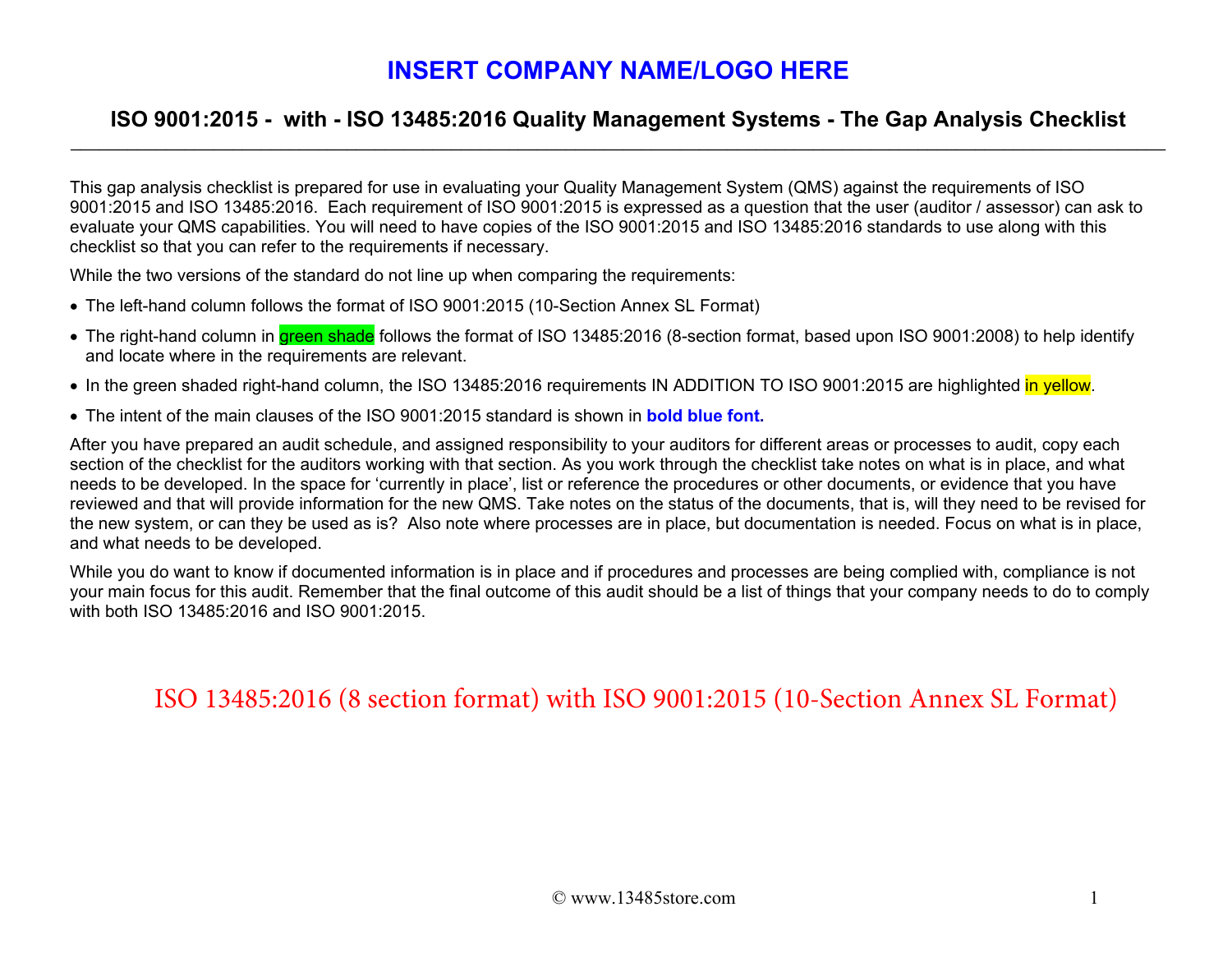## **ISO 9001:2015 - with - ISO 13485:2016 Quality Management Systems - The Gap Analysis Checklist**

| <b>ISO 9001:2015 QUALITY MANAGEMENT</b><br><b>SYSTEMS REQUIREMENTS</b>                                                                                                                                                                                                                                                                                                                                                                                                                                    | <b>Currently in</b><br><b>Place</b>                                                               | <b>Compliant</b><br>YES / NO? | If $NO - %$<br><b>Complete</b> | <b>Items</b><br><b>Needed</b> | ISO 13485:2016 Medical devices-<br><b>QMS Requirements</b> |  |
|-----------------------------------------------------------------------------------------------------------------------------------------------------------------------------------------------------------------------------------------------------------------------------------------------------------------------------------------------------------------------------------------------------------------------------------------------------------------------------------------------------------|---------------------------------------------------------------------------------------------------|-------------------------------|--------------------------------|-------------------------------|------------------------------------------------------------|--|
| <b>4 CONTEXT OF THE ORGANIZATION</b>                                                                                                                                                                                                                                                                                                                                                                                                                                                                      | 4.0 Quality management system                                                                     |                               |                                |                               |                                                            |  |
| This clause introduces two sub-clauses relating to the context of the organization, (1)<br>understanding the organization and its context and (2) understanding the needs and expectations<br>of interested parties. Together they require that you determine the issues and requirements that<br>can impact on the planning of the Quality Management System (QMS). In addition, the scope of<br>the QMS and the QMS processes along with their applicability and interactions need to be<br>determined. | The intent of the main<br>clauses of the ISO<br>9001:2015 standard is<br>shown in bold blue font. |                               |                                |                               |                                                            |  |
| 4.1 Understanding the organization and its context                                                                                                                                                                                                                                                                                                                                                                                                                                                        |                                                                                                   |                               |                                |                               |                                                            |  |
| Does your company determine the external<br>and internal issues that are relevant to your<br>purpose and strategic direction?                                                                                                                                                                                                                                                                                                                                                                             |                                                                                                   |                               |                                |                               |                                                            |  |
| Do you consider the relevant issues that<br>affect your ability to achieve the intended<br>results of the Quality Management System<br>(QMS)?                                                                                                                                                                                                                                                                                                                                                             |                                                                                                   |                               |                                |                               |                                                            |  |
| Does your company monitor and review<br>the information related to the external and<br>internal issues?                                                                                                                                                                                                                                                                                                                                                                                                   |                                                                                                   |                               |                                |                               |                                                            |  |
| 4.2 Understanding the needs and expectations of interested parties                                                                                                                                                                                                                                                                                                                                                                                                                                        |                                                                                                   |                               |                                |                               |                                                            |  |
| With consideration given to their impact or<br>potential impact on your company's ability<br>to consistently provide products and<br>services that meet customer and applicable                                                                                                                                                                                                                                                                                                                           |                                                                                                   |                               |                                |                               |                                                            |  |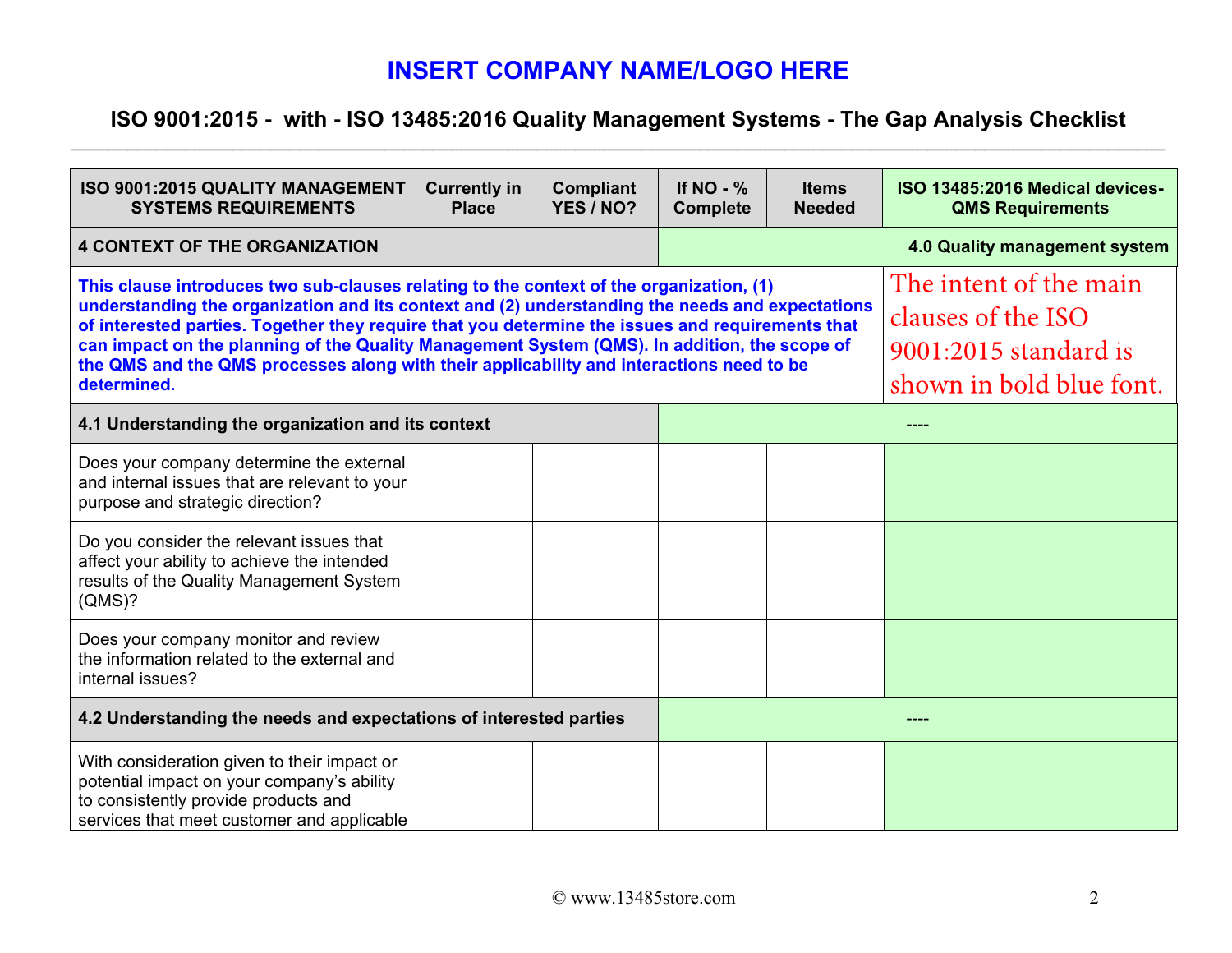## **ISO 9001:2015 - with - ISO 13485:2016 Quality Management Systems - The Gap Analysis Checklist**

| statutory and regulatory requirements, do<br>you determine:                                                                |                                |                                 |                                 |  |                                                                  |
|----------------------------------------------------------------------------------------------------------------------------|--------------------------------|---------------------------------|---------------------------------|--|------------------------------------------------------------------|
| • The interested parties that are relevant<br>to the QMS?                                                                  | The right-hand column in green |                                 |                                 |  |                                                                  |
|                                                                                                                            |                                | shade follows the format of ISO |                                 |  |                                                                  |
| The requirements of these interested<br>$\bullet$<br>parties that are relevant to the QMS?                                 | 13485:2016 (8-section format,  |                                 |                                 |  |                                                                  |
|                                                                                                                            |                                | based upon ISO 9001:2008)       |                                 |  |                                                                  |
| Does your company monitor and review<br>the information about these interested<br>parties and their relevant requirements? |                                |                                 |                                 |  |                                                                  |
| 4.3 Determining the scope of the quality management system                                                                 |                                |                                 | <b>4.1 General requirements</b> |  |                                                                  |
| To establish the scope of the QMS, does<br>your company determine the boundaries<br>and applicability of the QMS?          |                                |                                 |                                 |  | 4.2.2 a) The scope of the QMS is<br>required in a quality manual |
| When determining the scope of the QMS,<br>do you consider the:                                                             |                                |                                 |                                 |  |                                                                  |
| • External and internal issues (per 4.1)?                                                                                  |                                |                                 |                                 |  |                                                                  |
| • Requirements of relevant interested<br>parties (per 4.2)?                                                                |                                |                                 |                                 |  |                                                                  |
| • The products and services of your<br>company?                                                                            |                                |                                 |                                 |  |                                                                  |
| When a requirement of ISO 9001:2015 can<br>be applied, is the requirement applied by<br>your company?                      |                                |                                 |                                 |  |                                                                  |